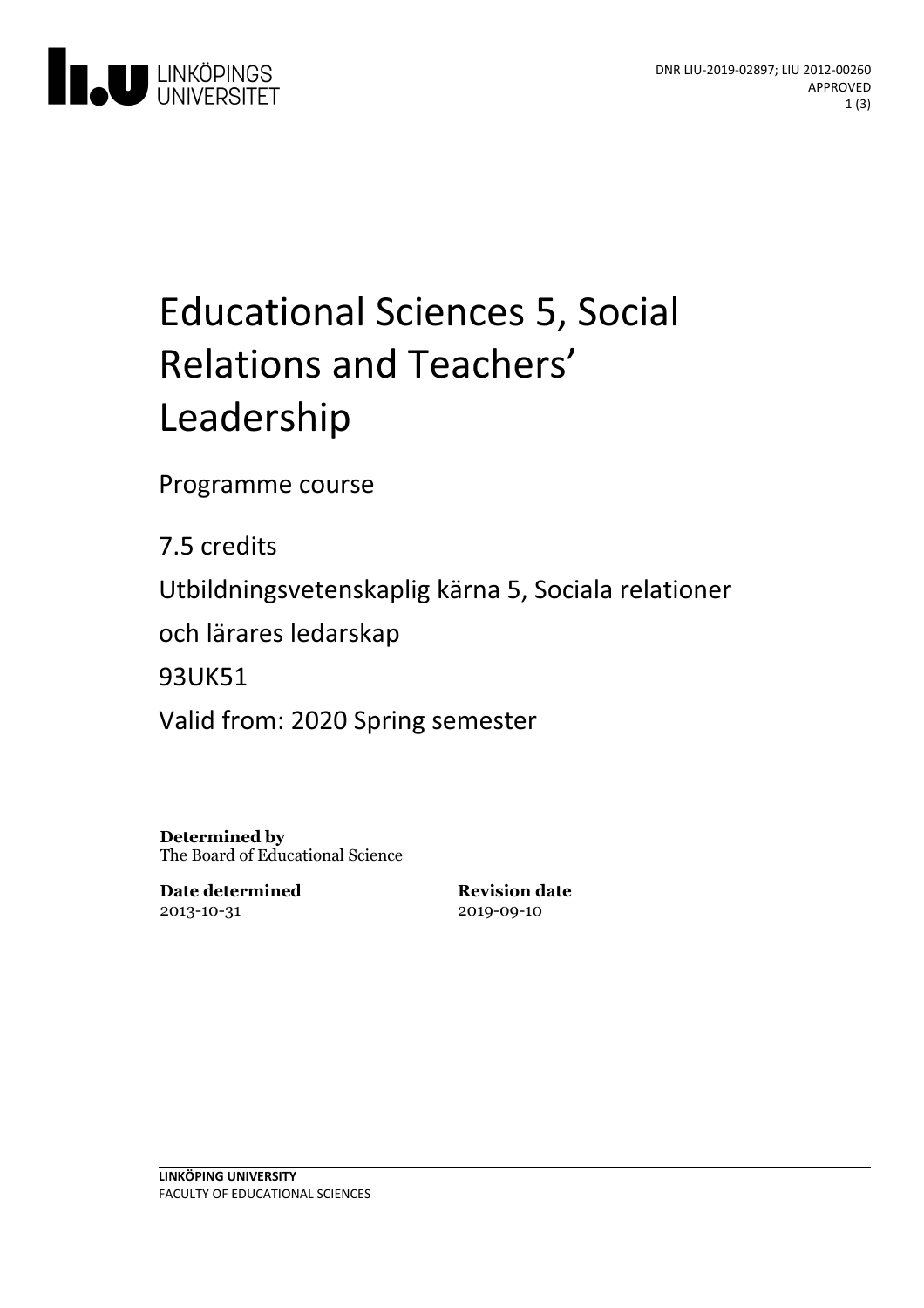Main field of study **Didactics** 

Course level

First cycle

## Advancement level

 $G<sub>2</sub>X$ 

## Course offered for

Secondary School Teacher Programme with a specialization in Teaching in Grades 7-9 of the Compulsory School

#### Examination

Applies to all courses regardless of grading scale.

Students failing an exam covering either the entire course or part of the course two times are entitled to have a new examiner appointed for the reexamination.

If the course has a three-graded grading scale (U - VG), following applies:

Students who have passed an examination may not retake it in order to improve their grades.

The following applies to courses that include a compulsory component:

If special circumstances prevail, and if it is possible with consideration of the nature of the compulsory component, the examiner may decide to replace the compulsory component with another equivalent component.

If the LiU coordinator for students with disabilities has granted a student the right to an adapted examination for <sup>a</sup> written examination in an examination hall, the student has the right to it. If the coordinator has instead recommended for the student an adapted examination or alternative form of examination, the examiner may grant this if the examiner assesses that it is possible, based on consideration of the course objectives.

#### Grades

Three-grade scale, U, G, VG